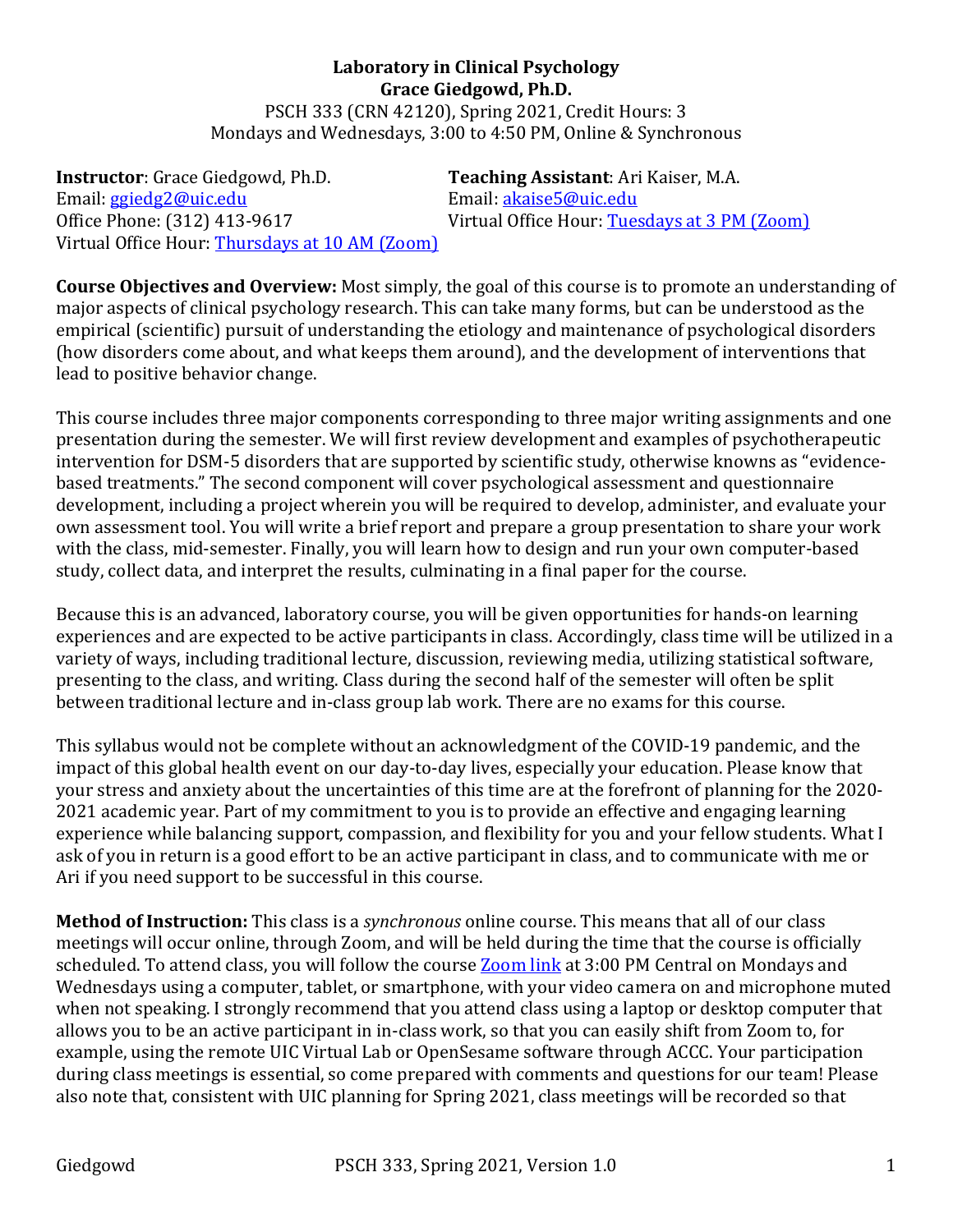absent students can review the recordings if they are not able to attend. If you have concerns about being recorded, please email me (*ggiedg2@uic.edu*), and we can work together to find ways to accommodate or assist you.

**Blackboard Course Site**: Our Blackboard site has been organized to follow the course sequence, as well as highlight important course resources and tools. This will also be the hub of assignment submission and grading, as well as announcements throughout the semester. To make sure you are up to date with this course, make a plan to check our course site on a regular basis. You are strongly encouraged familiarize yourself with the PSCH 333 course page and Blackboard tools, and let myself or Ari know about any questions you may have. For all technical questions about Blackboard, please contact ACCC Learning Technology Services (LTS@uic.edu).

**Pre-Requisites and Co-Requisites:** If you are enrolled in this course, you must have completed PSCH 100 (Introduction to Psychology), PSCH 242 (Introduction to Research in Psychology), and PSCH 343 (Statistical Methods in Psychological Science), as well as either PSCH 270 (Abnormal Psychology) or PSCH 210 (Theories of Personality). Alternatively, you may be currently registered for either PSCH 270 or PSCH 210 and still meet requirements. Please reach out to me if you have any questions.

**Required Technology**: In order to complete the necessary components of this course, you will need access to a personal computer with word processing and presentation software, such as Microsoft Word and PowerPoint. You will also need reliable internet access, with capability for connecting to Zoom video conference classes. You will also be guided to access the UIC Virtual Lab during the second and third units of this course, which also requires a stable internet connection. Further, this course requires a computer which allows you to download and use Open Sesame software, available for free online (https://osdoc.cogsci.nl). Please contact ACCC to request and borrow a laptop or be assigned a hotspot for the semester if you do not have the required hardware and internet capabilities (https://accc.uic.edu/forms/laptop-request/).

**Readings:** There are no required resource purchases, such as a textbook, for this course. Required readings will be assigned by the instructor in class and posted on Blackboard. It is expected that readings assigned during class be completed before the next class. While not required, it is strongly encouraged that you have access to an APA 7 Style Guide this semester. Also, you will learn about how to access the Diagnostic and Statistical Manual of Mental Disorders, Fifth Edition (DSM-5) through the UIC Library system. We will utilize the DSM-5 as an anchor for important topics throughout this course.

**Evaluation and Grading:** The grade you earn for this course will be based on your performance across all three major units in this class, as well as class attendance and engagement. Total course points are out of 250. Below is a list of course components and total possible points.

| <b>Course Component</b>                | <b>Points Possible</b> |
|----------------------------------------|------------------------|
| Attendance/Participation               | 20                     |
| Syllabus Quiz                          | 5                      |
| <b>Reading Articles Activity</b>       | 10                     |
| Evidence-Based Treatments Worksheet    | 15                     |
| <b>Evidence-Based Treatments Paper</b> | 30                     |
| Questionnaire Development Worksheet    | 15                     |
| Questionnaire Development Final Paper  | 40                     |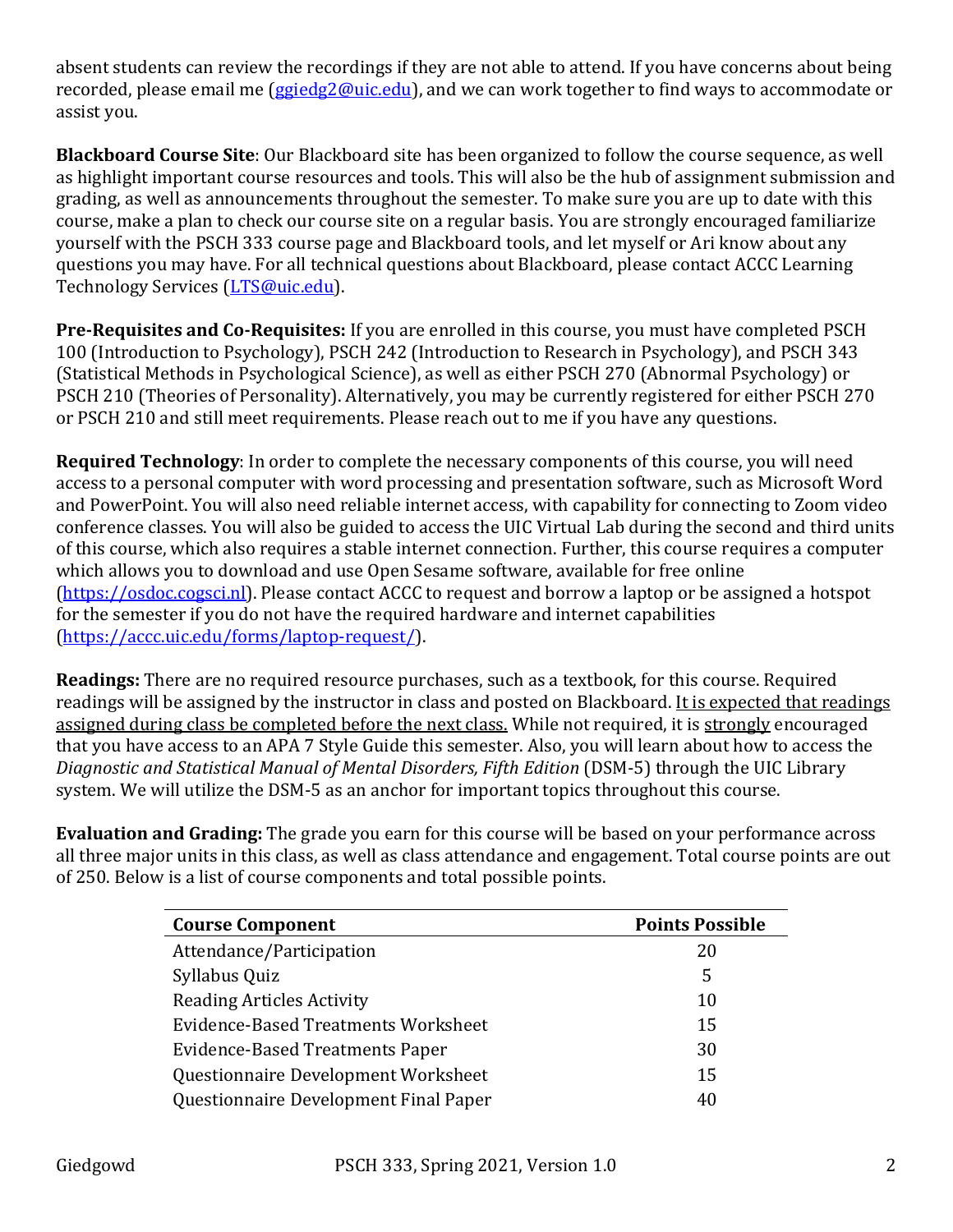| Questionnaire Development Presentation              | 20  |
|-----------------------------------------------------|-----|
| Questionnaire Development Group Contribution Report | 10  |
| Open Sesame Experiment & Worksheet                  | 25  |
| Open Sesame Experiment Final Paper                  | 50  |
| Open Sesame Experiment Group Contribution Report    | 10  |
| <b>Total Course Points</b>                          | 250 |

As assignments are completed and graded, scores will be entered into the Gradebook on the course Blackboard site. YOU are responsible for reviewing these grades and notifying myself or Ari ASAP with any concerns about grade entry errors. Further, if you are concerned about your performance in the course related to your grades, it is strongly recommended that you attend my and/or Ari's office hours for guidance.

Letter grades will correspond to percentage of points earned as follows:  $90-100\% = A$ ,  $80-89\% = B$ ,  $70-79\% = C$ ,  $60-69\% = D$ , and  $59\%$  and below = F.

Since the COVID-19 pandemic began, UIC made changes to grading policies in past semesters. If this is the case during Spring 2021, you will receive communication from UIC leadership about these details. If you have questions about UIC Grading Policies and how they are executed in this course, please reach out to me in Office Hours or via email.

Incomplete grades (IN) will only be utilized under conditions consistent with University policy and at my discretion. More information about incomplete designations can be found at https://registrar.uic.edu/student\_records/grading\_system.

## **How to Be Successful in this Course:**

Attendance & Class Engagement  $-$  It is expected that you attend all scheduled class meetings, which means you arrive to the class Zoom meetings on time, prepared for class discussion and activities. Not only is attendance and participation a graded component of this course, several class activities are imperative to completion of major class projects! As such, it will be very difficult, if not impossible, to complete this course without attending live class. Zoom classes will be recorded so that absent students can keep up with course material.

Your attendance and class engagement grade (see Evaluation and Grading) is based on live class meetings. If you are interested in making up attendance points in the case of missing a class meeting, request an access link for the recorded Zoom class meeting, and submit an absence report to me via email  $(ggiedg2@uic.edu)$  before the beginning of the next scheduled class. Absence Report Forms can be found on the Blackboard site, and are an opportunity for you to include a comment or question about the relevant material for that class, and a plan for making up any in-class work that you missed. Again, live class attendance is critical to your success in this course.

Late Assignments - To earn the highest grade for this course, assignments are to be turned in on Blackboard at 11:59 PM on the date that the assignment is due, unless otherwise noted. As you may have already experienced, Blackboard has a tendency to "go down" at the most inconvenient times. As such, if there are problems with Blackboard submission, I will accept assignments via email as a safety net (with the same 11:59 PM deadline).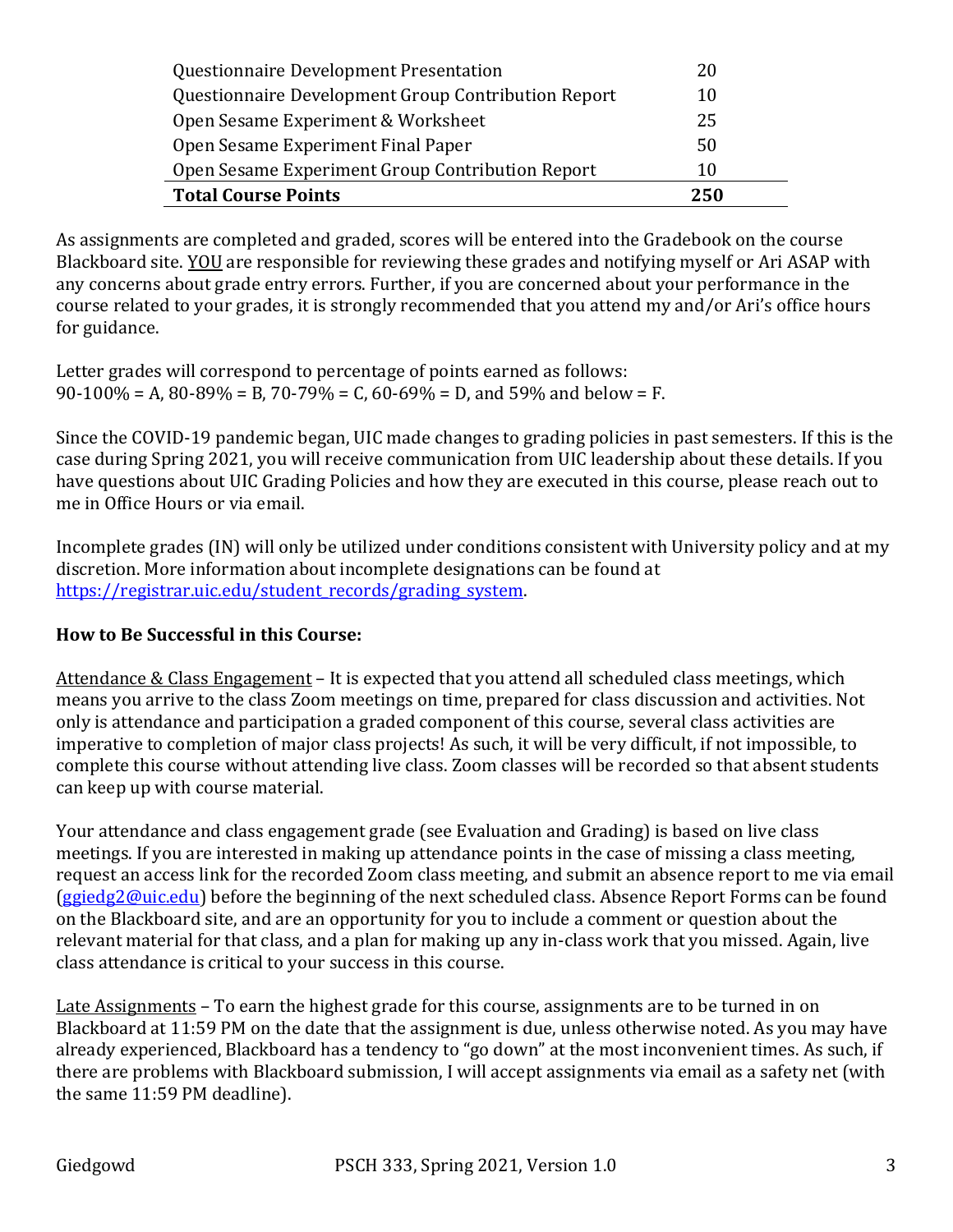Late assignments will be accepted up to two days after the deadline. Please note that you will earn a maximum of 90% of total **possible** points if you turn in your assignment one day late, and a maximum of 80% of total possible points if you turn in your assignment two days late. You will earn 0 points for assignments which are turned in three days late or later, or are not turned in at all. For example, if you earned 45 out of a total 50 points on an assignment due on 3/1 at 11:59 PM, and turned it in at 12:00 AM on  $3/2$  (one minute late), you would receive a grade of  $40/50$ . If turned in anytime on  $3/3$ , you would receive 35/50. After that date, your grade would be 0 for the assignment. Note that the late assignment policy does not apply to class presentations. You will only earn points toward your Questionnaire Development presentation grade if your group presents on the designated date, and you attend and contribute to the presentation on that date (see Course Schedule).

Academic Dishonesty and Plagiarism – Any form of academic dishonesty including plagiarism is not tolerated. Plagiarism can be a complex, but important, topic, which will be covered in the beginning of this course. In short, plagiarism is using someone else's work and/or writing and misrepresenting it as your own. Some examples include turning in someone else's paper as your assignment, describing another author's work without citation, or purchasing a paper from another student or author. Academic dishonesty also includes submitting a paper for this course that you have previously written for another course. Please note, while there are some group work aspects of this course, it is unacceptable to "write a paper together" or turn in a paper with components written with or by someone else. Any assignment submitted for this class that includes any type of academic dishonesty will absolutely result in a failing grade for that assignment, and may result in a failing grade for the course and a report to the Office of the Dean of Students. Questions about plagiarism or this policy can be directed to me.

From the University, "As an academic community, UIC is committed to providing an environment in which research, learning, and scholarship can flourish and in which all endeavors are guided by academic and professional integrity. All members of the campus community–students, staff, faculty, and administrators-share the responsibility of insuring that these standards are upheld so that such an environment exists. Instances of academic misconduct by students will be handled pursuant to the Student Disciplinary Policy." This policy can be viewed at the following Office of the Dean of Students page https://dos.uic.edu/community-standards/. 

Disability Accommodation– Students with disabilities and require accommodations must be registered with the UIC Disability Resource Center (DRC; (312-413-2183 (voice), (773-649-4535 (VP/Relay), https://drc.uic.edu) and provide a letter to the instructor indicating necessary accommodations.

Religious Holidays - If you plan to observe religious holidays during the semester that will result in absence(s) from this course, you **must notify the instructor by the tenth day of the semester** of such dates. You must also give at least five days' notice in advance of absences due to religious holidays. We will make every reasonable effort to honor these requests, and you will not be penalized for missing the class or any class work completed on that date. Any grievances for which you would like to request remedy can be filed through the campus grievance procedure. Useful links related to religious holiday absence include the Office for Access and Equity (OAE) Religious Calendar page (http://oae.uic.edu/religious-calendar/) and OAE Student Grievance page (http://oae.uic.edu/resources/grievance-procedures/student-academic-grievances/). 

Grievances – From the University, "UIC is committed to the most fundamental principles of academic freedom, equality of opportunity, and human dignity involving students and employees. Freedom from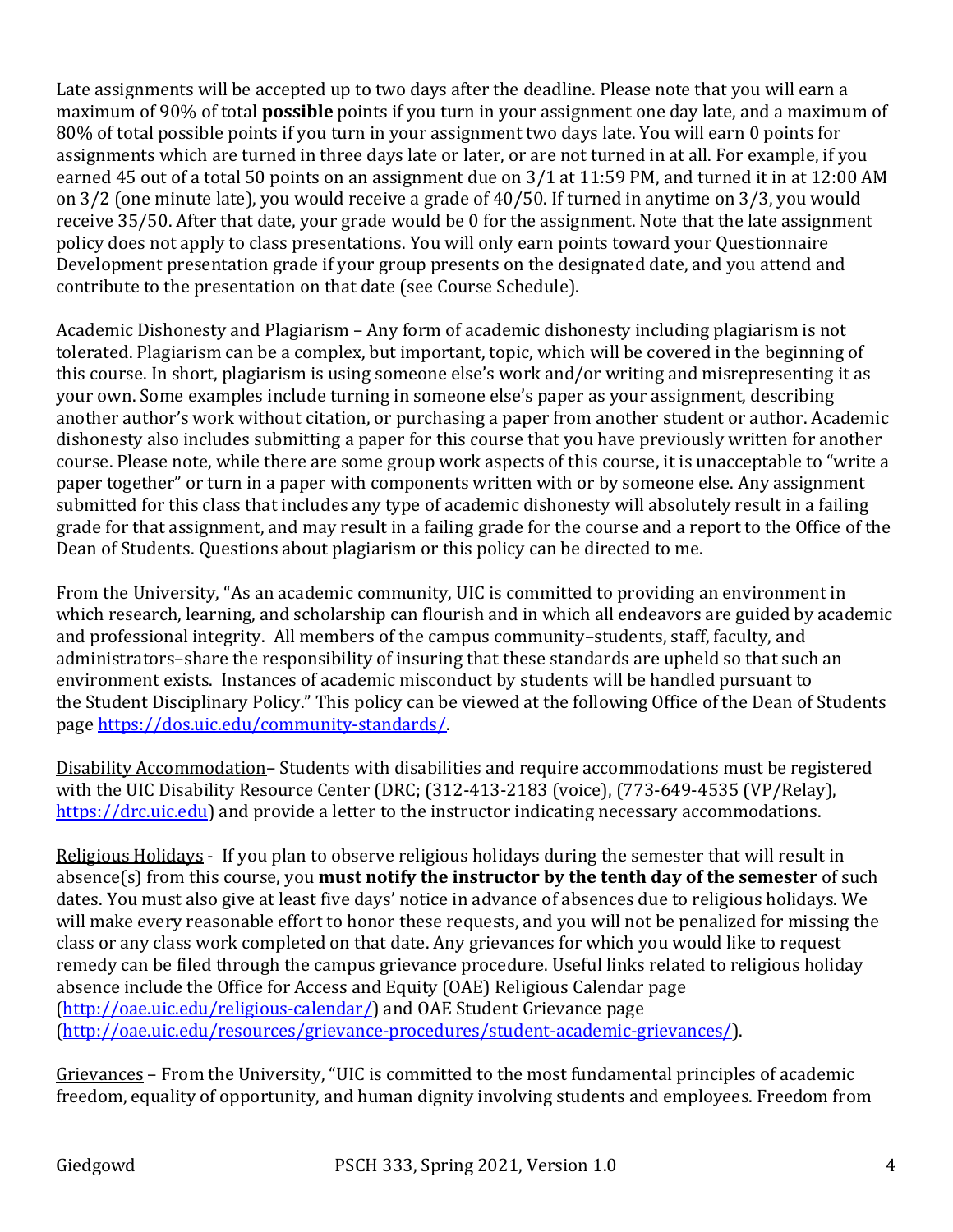discrimination is a foundation for all decision making at UIC. Students are encouraged to study the University's "Nondiscrimination Statement". Students are also urged to read the document "Public Formal Grievance Procedures". Information on these policies and procedures is available on the University web pages of the Office of Access and Equity: https://oae.uic.edu."

Student Evaluation of Teaching (Course Evaluations) - Student feedback is critical to improving courses at UIC. Throughout the duration of the course, it is encouraged that you provide feedback about teaching directly to the instructor and TA, if possible. At the end of the course, you will be sent a formal course evaluation invitation via email. Please be sure to complete this evaluation, and double check that you are completing it for the correct course ("Laboratory in Clinical Psychology with Grace Giedgowd"). These final course evaluations are to be completed before the first day of final exam week.

| <b>Week</b>       | <b>Date</b> | <b>Topic</b>                                                                                                                          |
|-------------------|-------------|---------------------------------------------------------------------------------------------------------------------------------------|
| Week 1            | 1/11/21     | <b>Introduction to Our Course</b>                                                                                                     |
|                   | 1/13/21     | Introduction to Research in Clinical Psychology, Review of Scientific Method<br>Syllabus Quiz due 1/15/21 by 11:59 PM                 |
| Week 2            | 1/18/21     | <b>No Class: MLK Day</b>                                                                                                              |
|                   | 1/20/21     | <b>Psychotherapy Outcomes Studies</b><br>Last Day for Add/Drop is 1/22/21                                                             |
| Week 3            | 1/25/21     | Literature Searches, Reading Empirical Articles in Clinical Psychology<br>Reading Articles Activity due 1/26/21 by 11:59 PM           |
|                   | 1/27/21     | <b>Evidence Based Treatment</b>                                                                                                       |
| Week 4            | 2/1/21      | <b>Evidence Based Treatment Continued</b><br>EBT Worksheet due 2/2/21 by 11:59 PM                                                     |
|                   | 2/3/21      | <b>Evidence Based Treatment Continued</b>                                                                                             |
| Week <sub>5</sub> | 2/8/21      | Wrapping up EBT Unit, Introduction to Measurement in Clinical Psychology                                                              |
|                   | 2/10/21     | Issues of Reliability & Validity, Set Up Questionnaire Groups, Brainstorm Topic<br>EBT Paper due 2/12/21 by 11:59 PM                  |
| Week 6            | 2/15/21     | <b>In-Class Questionnaire Development</b>                                                                                             |
|                   | 2/17/21     | Finish Questionnaire, Add to Qualtrics, Start Preparing Presentation                                                                  |
| Week 7            | 2/22/21     | Distribute Questionnaires, Collect Data, Transfer to SPSS                                                                             |
|                   | 2/24/21     | Reliability and Validity Continued, Run Descriptives, Cronbach's Alpha<br>Questionnaire Development Worksheet due 2/28/21 by 11:59 PM |
| Week 8            | 3/1/21      | <b>Presentations in Psychology</b>                                                                                                    |
|                   | 3/3/21      | Questionnaire Presentations Day 1*<br>Day 1 Group Contribution Report due 3/3/21 by 11:59 PM                                          |
| Week 9            | 3/8/21      | Questionnaire Presentations Day 2*<br>Day 2 Group Contribution Report due 3/8/21 by 11:59 PM                                          |
|                   | 3/10/21     | More Methods in Clinical Psychology, Introduction to Open Sesame<br>Questionnaire Development Paper due 3/12/21 by 11:59 PM           |

## **Course Schedule (Subject to Change):**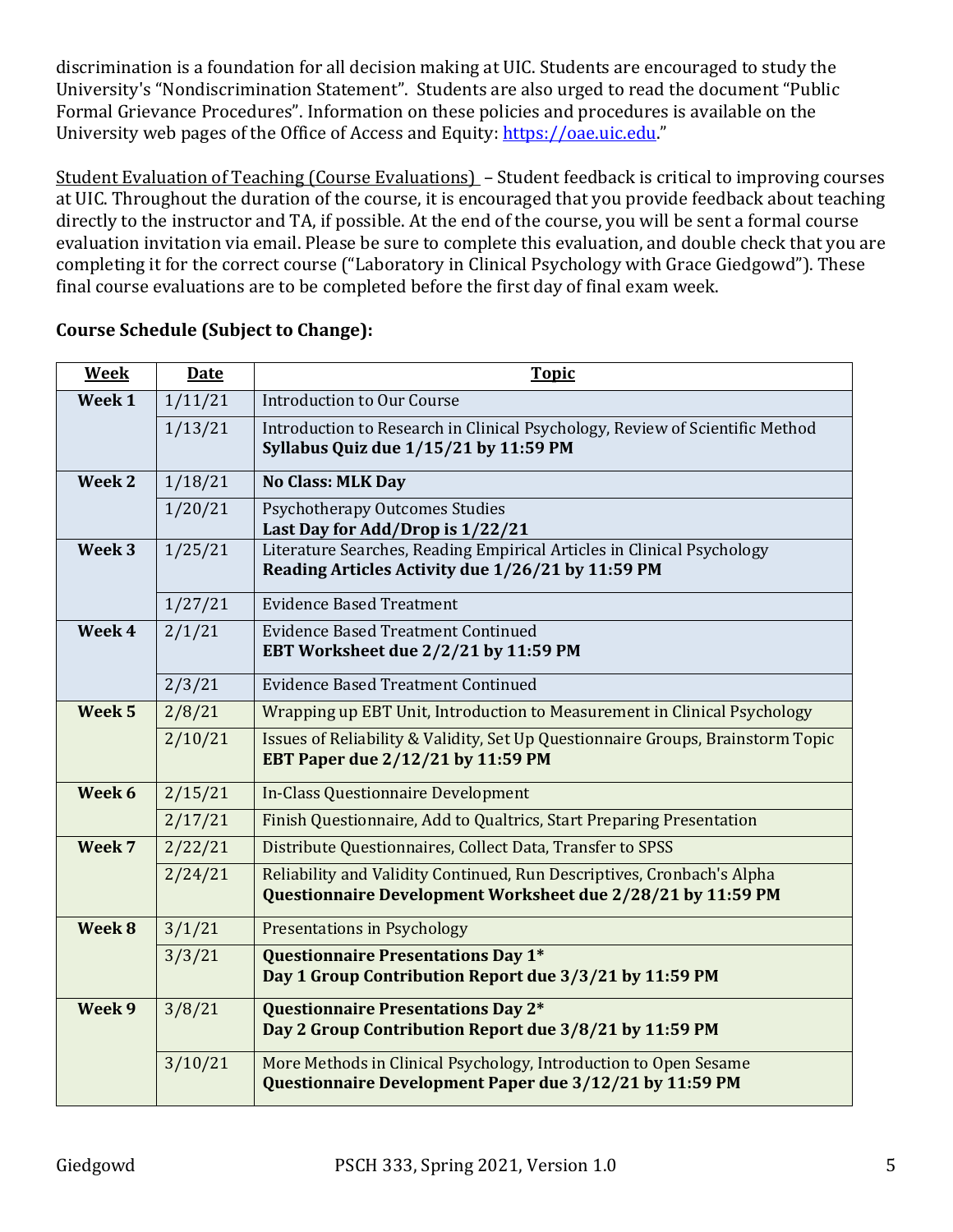| Week 10 | 3/15/21 | Computer-Based Experiments in Clinical Psychology                                     |
|---------|---------|---------------------------------------------------------------------------------------|
|         | 3/17/21 | Work on Experiments: Groups and Ideas<br>Last Day for W is $3/19/21$                  |
| Week 11 | 3/22/21 | <b>No Class: Spring Break</b>                                                         |
|         | 3/24/21 | <b>No Class: Spring Break</b>                                                         |
| Week 12 | 3/29/21 | Work on Experiments: Start Programming                                                |
|         | 3/31/21 | <b>Work on Experiments: Testing</b>                                                   |
| Week 13 | 4/5/21  | What Makes a Good Hypothesis and Review of Stats                                      |
|         | 4/7/21  | Catch Up Day,<br>Open Sesame Experiment & Worksheet due 4/9/21 by 11:59 PM            |
| Week 14 | 4/12/21 | Data Analysis & What Makes a Good Paper?                                              |
|         | 4/14/21 | <b>Experiment Unit Continued</b><br>Group Contribution Report due 4/16/21 by 11:59 PM |
| Week 15 | 4/19/21 | Catch Up Day                                                                          |
|         | 4/21/21 | Paper Check In                                                                        |
| Week 16 | 4/26/21 | Careers in Clinical Psychology                                                        |
|         | 4/28/21 | Course Wrap Up, Evaluations<br>Experiment Final Papers due 4/30/21 by 11:59 PM        |

\*Late Assignment policies do not apply to in-class presentations, as they are scheduled to occur during class. Groups who do not present their work on their assigned presentation date will earn 0 for this course component. In addition, students who are absent from their group on their assigned presentation date will receive a 0, and students in attendance will be graded accordingly.

Some Academic Deadlines related to course enrollment are noted above. Please consult this term's Academic Calendar for a comprehensive overview of important dates (https://catalog.uic.edu/ucat/academic-calendar/). 

## **Helpful Resources:**

UIC Writing Center – This is a writing intensive course, which can be challenging. The UIC Writing Center is an invaluable resource for writing support, improving effective communication, and meeting deadlines. From their website (https://writingcenter.uic.edu/). During the COVID-19 pandemic, the Writing Center is offering online, synchronous appointments for students, during which you can interact live with a tutor. In addition, they are offering asynchronous support: Students can submit several pages of writing to the Center and get feedback within 48 hours.

UIC Library - The library is located both on east and west campus, provides access to resources, study rooms, and research support both online via chat and in person. At Daley Library on the east side of campus, stop by the reference desk in the IDEA Commons, or make an appointment for research help on either side of campus. Learn more about library policies at http://library.uic.edu/. To find research materials in specific subject areas view the Research Guides at http://researchguides.uic.edu/.